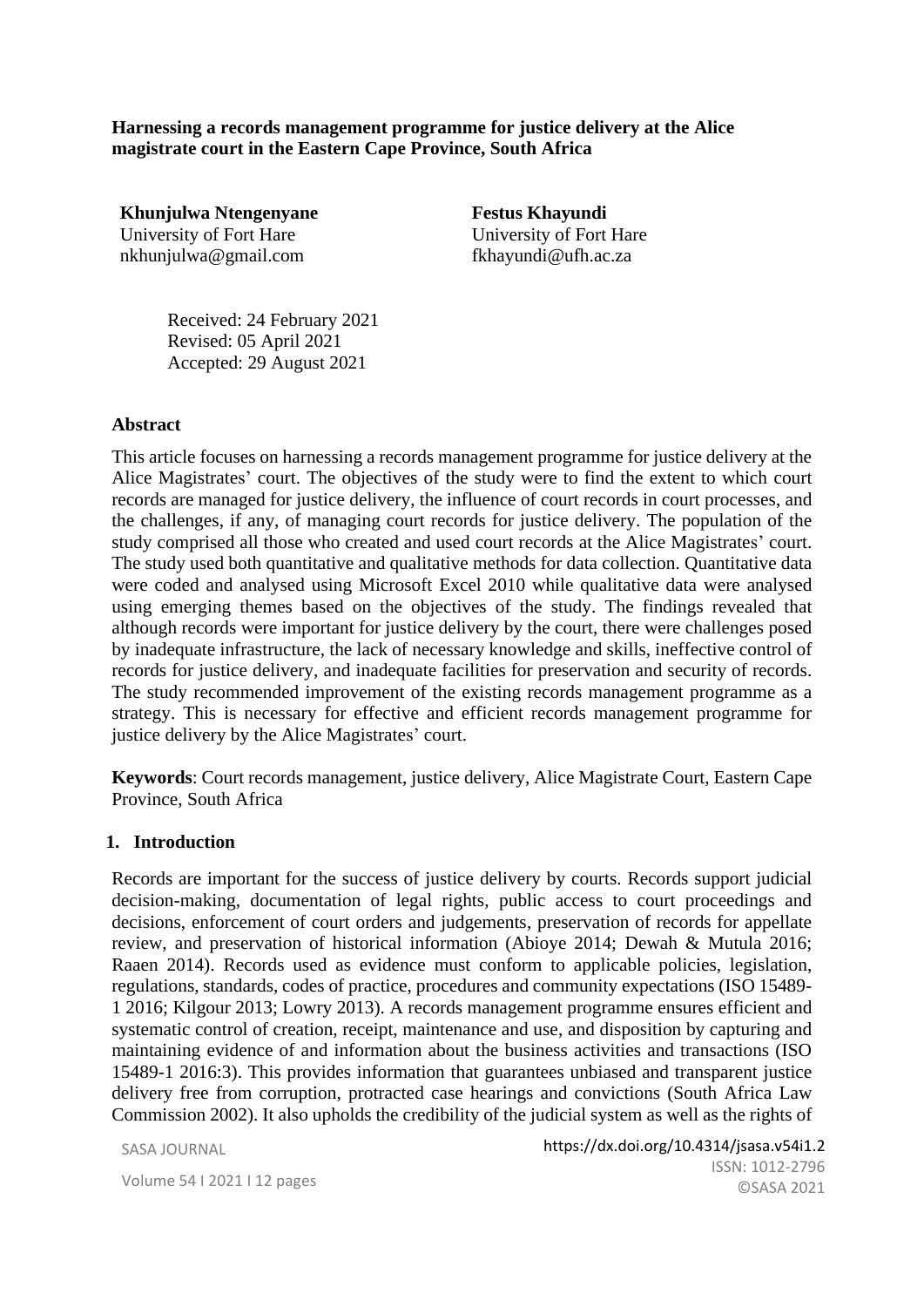individuals and society at large (Dewah & Mutula 2016; Motsaathebe & Mnjama 2009; Ngoepe & Makhubela 2015).

Records management programmes in sub-Saharan Africa (SSA) generally are weak due to archaic legal frameworks, a lack of the necessary equipment, infrastructure, and personnel with the necessary knowledge and skills. Although legislative frameworks for records management programmes exist, many records management programmes are weak, while others have simply collapsed (Abioye 2014; Lowry 2013; Ngoepe 2016). Junior staff or people with no knowledge of records management such as police and prosecutors are responsible for managing court records (Ngoepe & Makhubela 2015). Moreover, court registries function with poor infrastructure and lack the necessary records management resources. This results in backlogs, misplacement and loss of records. This has adverse effect on justice delivery, including delayed justice delivery or justice denied (Huni & Dewah 2019; Ngoepe & Makhubela 2015; South Africa Law Commission 2002).

The adoption of ICT/e-government and freedom of information initiatives by governments is a welcome relief to managing of court records. Electronic records management systems keep records and other information safe for accuracy and reference (Caughey 2004). However, courts are curious about the authenticity of digital records. Admissibility of digital records as evidence in court should comply with relevant local criminal and civil evidence law (Huni & Dewah 2019). Many countries have are or in the process of reviewing and enacting legislation to stipulate requirements for admissibility of digital records as evidence in court (Huni & Dewah 2019; Government of South Africa 2002; Lowry 2013; Saurombe 2014). According to Huni and Dewah (2019), current laws on Criminal and Civil Evidence in Zimbabwe remain silent on admissibility of digital records as evidence in court but there is hope that the proposed Computer Crime and Cyber Bill will provide for admissibility of digital records as evidence in courts. In South Africa, the Electronic Communications and Transaction Act (Act no. 25 of 2002), legalises electronic communications and transactions (Government of South Africa 2007).

## **2. Background**

The South African Constitution recognises the judiciary as the judicial arm of government. It operates under the national Department of Justice and Constitutional Development (DOJ&CD). The judiciary comprises the Constitutional Court, the Supreme Court of Appeal, the high courts, the magistrates' courts, and any other court established in terms of an Act of Parliament, including any court of a status similar to either the high courts or the magistrates' courts (Constitution of the Republic of South Africa No. 108 of 1996 as amended 2003).

The magistrates' courts form the first line of justice delivery. They only deal with less serious criminal and civil cases (Judicial System of South African Government 2021; Meintjes-Van der Walt et al. 2011). There are more than 400 magistrates' courts, subdivided into regional magistrates' courts and district magistrates' courts. Alice Magistrates' Court is a district magistrate court and it deals with both criminal and civil cases.

A project by the International Records Management Trust (IRMT) and the World Bank, established that court records management programmes in Africa, including South Africa, were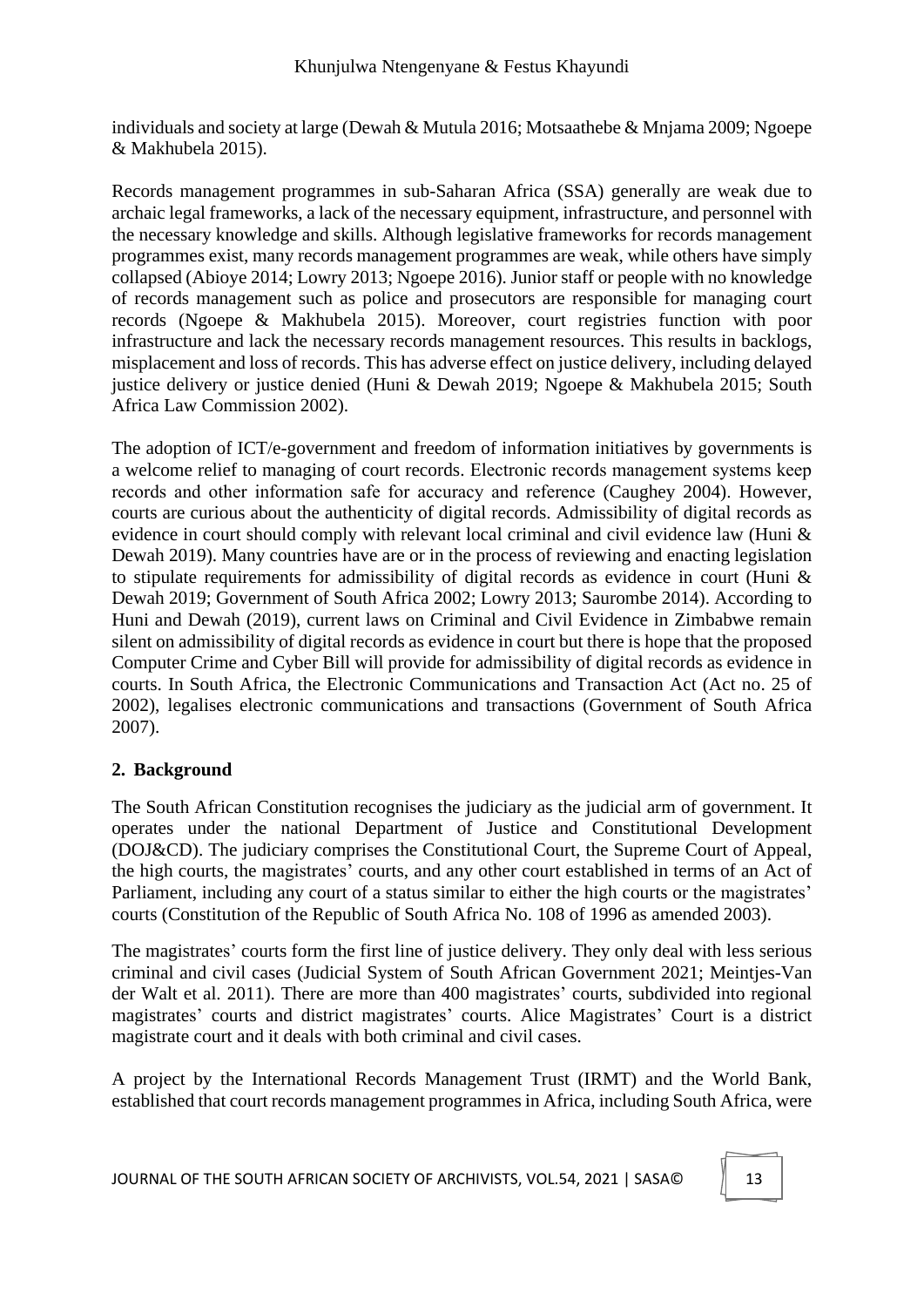unviable (IRMT 2002). Moreover, a study by the United Nations on South African courts indicated that there was widespread perception of corruption, undue delays, and inexperienced judicial officers taking place across the country (Ngoepe & Makhubela 2015). Apparently, there was a remarkable transformation in the management of records and archives after 1994. There are many legislative and statutory requirements to provide a framework for managing records and archives including, among others:

- The Constitution, 1996
- The National Archives and Records Service of South Africa Act (NARSSA Act) (Act no. 43, 1996 as amended),
- The National Archives and Records Service of South Africa Regulations (R158 of 20 November 2002)
- The Promotion of Access to Information Act (PAIA) (Act no. 2 of 2000),
- The Promotion of Administrative Justice Act (PAJA) (Act no. 3 of 2000),
- The Electronic Communications and Transactions Act (ECTA) (Act no. 25 of 2002),
- The Public Finance Management Act (PFMA) (Act no. 1 of 1999).
- The Protection Of Personal Information Act (POPIA) (Act no. 4 of 2013)

The NARSSA Act (Act no. 43 of 1996) as amended) is the umbrella for records and archives management at national level while the respective provincial archives and records legislation underpins management of provincial records and archives. The national or provincial archivist monitors records management programmes to ensure management of records throughout the lifecycle. Additionally, court records management must ensure admissibility records as evidence according (Criminal Procedures Act (Act no. 51 of 1977) and section 35(5) of the Constitution of South Africa (Meintjes-Van der Walt et al. 2011).

### **3. Statement of the problem**

Justice delivery is a major function of any judicial system. More importantly, delivery of justice cannot be separated from records. Records are critical to justice delivery because they support judicial decision-making, documentation of legal rights, public access to court proceedings and decisions, enforcement of court orders and judgements, preservation of records for appellate review, and preservation of historical information (Abioye 2014; Dewah & Mutula 2016; Kilgour 2013; Lowry 2013). There is a strong relationship between records management and justice delivery. On the one hand, records management programmes guarantee admissibility of records as evidence for justice delivery. On the other hand, poor records management results in justice delayed or denied. Justice delayed or denied results in subversion of the justice delivery system. This undermines the credibility of the justice delivery system as well as the rights of individuals and society (Dewah & Mutula 2016; Motsaathebe & Mnjama 2009; Ngoepe & Makhubela 2015; Ngoepe, Mokoena & Ngulube 2010). Mass media, empirical and content analysis studies, and reports have highlighted the effect of poor records management on justice delivery by courts in South Africa (IRMT 2002; Ngoepe & Makhubela 2015; Samodien 2013; South Africa Law Commission 2002). Unfortunately, there are relatively few empirical studies on records management for justice delivery in South Africa (Mafu 2014; Ntengenyane 2018).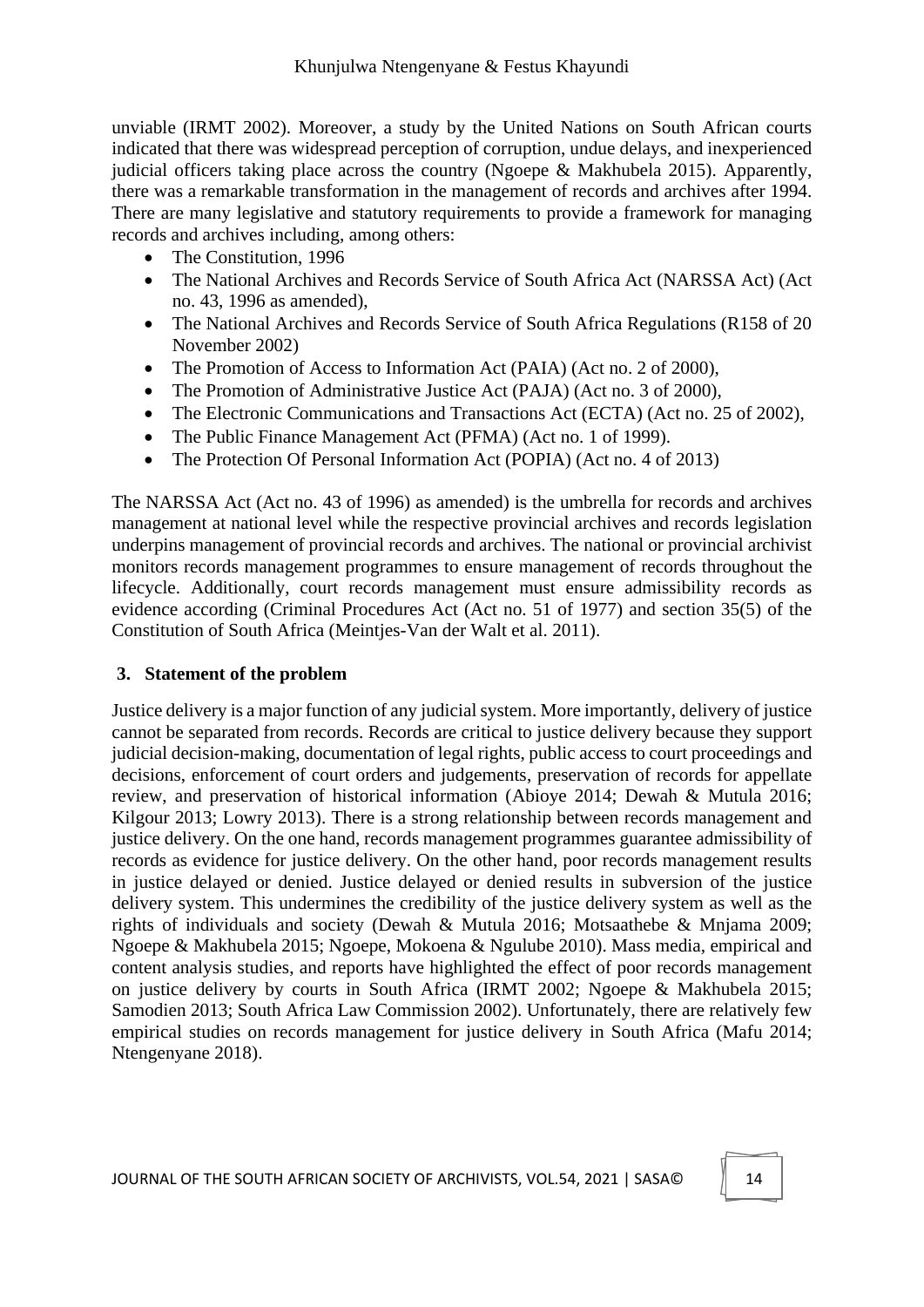# **4. Purpose of the study**

The purpose of this study was to examine the harnessing of a records management programme for justice delivery at the Alice Magistrates' Court in the Eastern Cape Province, South Africa.

# **5. Objectives of the study**

The specific objectives of the study were to:

- find the extent of a records management programme justice delivery in the Alice Magistrates' Court
- determine the importance of records in the delivery of justice by the Alice Magistrates' Court
- find what challenges managing court records for justice delivery in Alice Magistrates' Court faced.

# **6. Methodology**

The study adopted a mixed methods approach. This enabled the researcher to understand the respondents' views, opinions, and knowledge about court records management at the Alice Magistrates' Court (Leedy & Ormrod 2010). The purposive sampling technique was used to select respondents as the researcher sought to target those with relevant knowledge of the phenomenon under study. Quantitative and qualitative data were collected using questionnaires, observation, and in-depth interviews. The population of the study included court staff who provide services and use records at the Alice Magistrates' Court. Therefore, the total population of the study included one magistrate, one court manager, and seven court clerks. The population was selected using purposive sampling. Data were analysed using emerging themes based on the research objectives. In this study, the researcher briefed the participants about this research before they started answering the questions. The participants were assured about confidentially to protect the privacy of their names and any other information that would identify their identity. As a result, the researcher used names to identify the participants in the study, thus maintaining their anonymity. Moreover, participants were informed that their participation was voluntary and they were free to withdraw from the study at any time.

## **7. Findings and discussion**

The section discusses the findings according to the objectives that guided the study.

## **7.1 Management of court records in the Alice Magistrate Court**

Implementation of records management programmes in government departments and institutions should comply with the requirements of the NARSSA Act and respective provincial archives and records service legislation. Accordingly, records management by government bodies must:

- develop classification systems that are approved by the national/ provincial archives
- obtain disposal authorities on all records from the national/provincial archives
- implement electronic records systems that are determined by the national/provincial archives

JOURNAL OF THE SOUTH AFRICAN SOCIETY OF ARCHIVISTS, VOL.54, 2021 | SASA© 15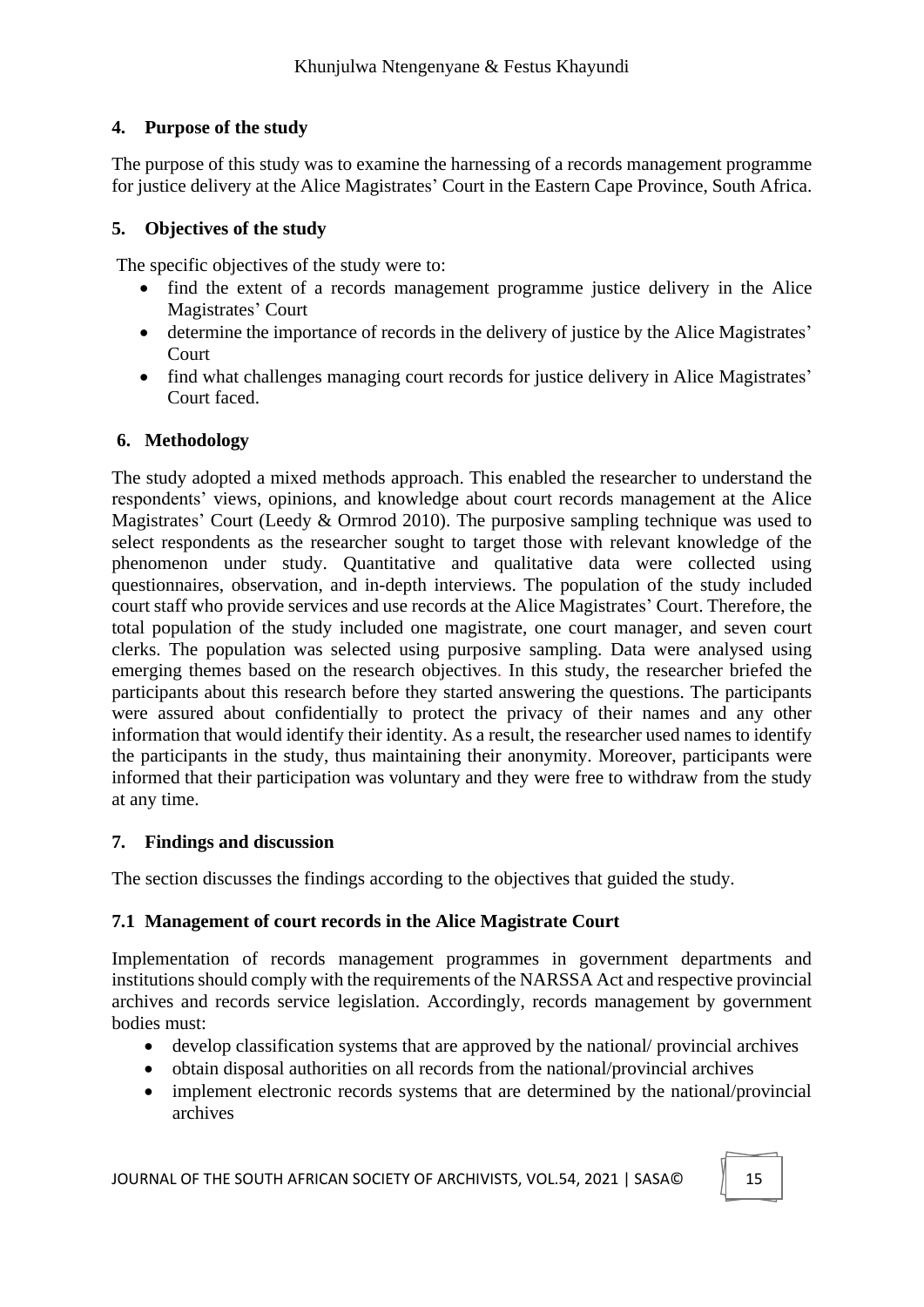- care for public records as required or prescribed by the national/provincial archives
- appoint or designate senior officials as records managers (Ngoepe 2016:341).

Although the provisions have been in existence for over two decades, implementation remains long forthcoming as government bodies design records management programmes without taking models appropriate for implementation into consideration (Ngoepe 2016:339). The purpose of this objective was to determine the extent of a records management programme at the Alice Magistrates' Court as it pertains to records creation/receipt, classification systems, retrieval and use, file plan/disposal authority, storage and security, and human capital.

The findings at the Alice Magistrates' Court indicated that records resulted from activities and transactions between the court and stakeholders as confirmed by 57% of the respondents. Previous studies of court registries elsewhere in the Eastern and Southern Africa reported registries as major sources of records creation and management (Lowry 2013; Luyombya & Sennabulya 2012; Motsaathebe & Mnjama 2009).

Furthermore, during case hearings, magistrates or judges make notes that eventually become part of the records (docket) for each case. Moreover, this researcher observed that, during court sessions, the magistrate used the charge sheet and the criminal record book to record presentations from the prosecutor and other stakeholders for each case. In addition, court sessions were audio-recorded hence became part of records in justice delivery. These are important sources of records creation.

The majority of the respondents indicated the use of a numerical classification system and only a few the use of an alphanumeric classification system in the organisation. Mafu (2014) reported the use of numerical and chronological classification systems in the Middledrift Magistrates' Court. Records classification systems organise files and documents into logical order to facilitate controlled access and disposal (ISO 15489-2016; Government of South Africa 2007). Equally, records classification systems are crucial in the retrieval of records to enable government departments and institutions to provide efficient services to the public and support the business, legal and accountability requirements of government bodies and organisations (Government of South Africa 2007). Classification systems have to ensure that all members of an organisation are filing records in the same way and are using common terminology (Barroca 2014). In terms of section 13(2)(b)(i) of the NARSSA Act, as amended, the national archivist or the representative of the national archivist determines the records classification systems applied in governmental bodies.

Furthermore, a classification system is necessary for the compilation of file plans or record schedule authorities. According to NARSA, the compilation of file plans and records disposal schedules takes place under the direction and approval of the national archivist. Although the majority (five out of seven (71%)) of the respondents indicated their knowledge of a file plan and records disposal schedules, there was no evidence of file plans or records disposal schedules at the Alice Magistrates' Court. This pointed to a possible lack of capacity to compile and implement these tools. According to the NARSA Records Management Policy Manual (2007), records management programme managers must ensure training for all registry staff in file plan and maintenance procedures. File plans and records disposal schedules play a crucial role in managing records through the lifecycle. Record disposal schedules authority guards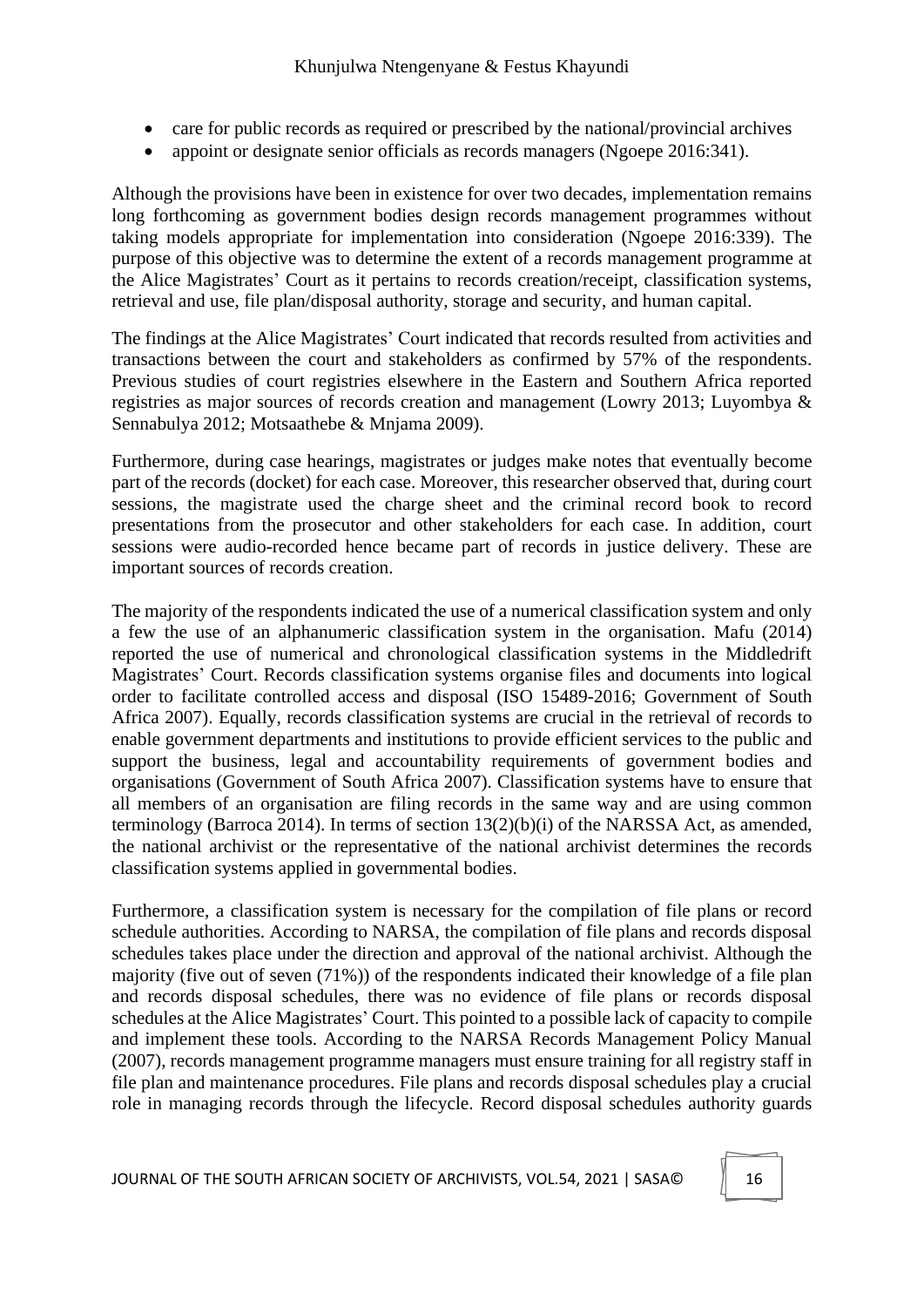against unauthorised disposal or destruction of records. According to PAJA, unauthorised destruction could be considered a deliberate action to conceal the reasons for administrative action. Therefore, records management programmes should minimise the risks of not managing their records properly against the risk of being held accountable for administrative action (Government of South Africa 2007). Incidents of miscarriage and subversion of justice have been reported in the mass media and studies (Ngoepe & Makhubela 2015; Samodien 2013).

The adoption of information and telecommunication technologies (ICTs) revolutionised the creation, storage, and dissemination of information. In many countries, electronic records management systems in courts ensure protection of the authenticity, reliability, integrity and usability of records (ISO 15489-1 2016). Moreover, this makes information quickly and conveniently accessible online. Electronic filing systems, make it easier, for instance, for journalists, lawyers or ombudsmen fully understand what is happening in any particular case within the system (Spratt 2007). In Botswana, the Department of the Administration of Justice (AOJ) adopted the Court Records Management System (CRMS) to manage case files. The system is used as a tool for recording and keeping all files and other information safe for accurate and quick reference (Mosweu & Kenosi 2018). According to Maseh (2015), the judiciary in Kenya recently digitised court records, which streamlined the management of records for easy and timeous retrieval.

The South African Department of Justice and Constitutional Development developed e-justice systems for the judiciary (Saurombe 2014; Sindane 2013). Electronic records management programmes for justice delivery requires compliance with legislative and statutory requirements as well as national and international standards for management of digital records. In addition, there is a need for ICT infrastructure and human capital (Ambira, Kemoni  $\&$ Ngulube 2019; Lowry 2013; Ngoepe 2016). Although the manager indicated that the court implemented an e-justice system, the researcher did not feel that there was not active creation and management of electronic records at the Alice Magistrates' Court. The majority of the respondents indicated that the court had access to electronic records in the Middledrift Magistrates' Court. The court manager confirmed this saying that:

There are challenges and complaints on the physical side of the record, because there is misfiling, before we had these computers, it was easy to steal a file, it was easy to misfile a file in these cabinets and sometimes on this file, there is this disposal instruction or directions as to disposal.

The researcher was interested in the preservation, storage and security of court records. This is important because records, regardless of format or media, should be stored in a way that protects them from unauthorised access, change, loss or destruction, including theft and disaster (ISO 15489-1 2016). The responses indicated that five out of seven (71%) of the respondents indicated storage of records in cabinets and strong room, while two out of seven (29%) mentioned the registry. However, the researcher observed some records kept in the offices of the court manager and the prosecutor. This definitely posed a risk to preservation and security of the court records. It was not surprising there were incidences of missing or misplaced records. This can have serious implications on justice delivery. A records management programme must provide for suitable storage and security for records to ensure effective management and timeous accessibility (Iwhiwhu 2005).

JOURNAL OF THE SOUTH AFRICAN SOCIETY OF ARCHIVISTS, VOL.54, 2021 | SASA© 17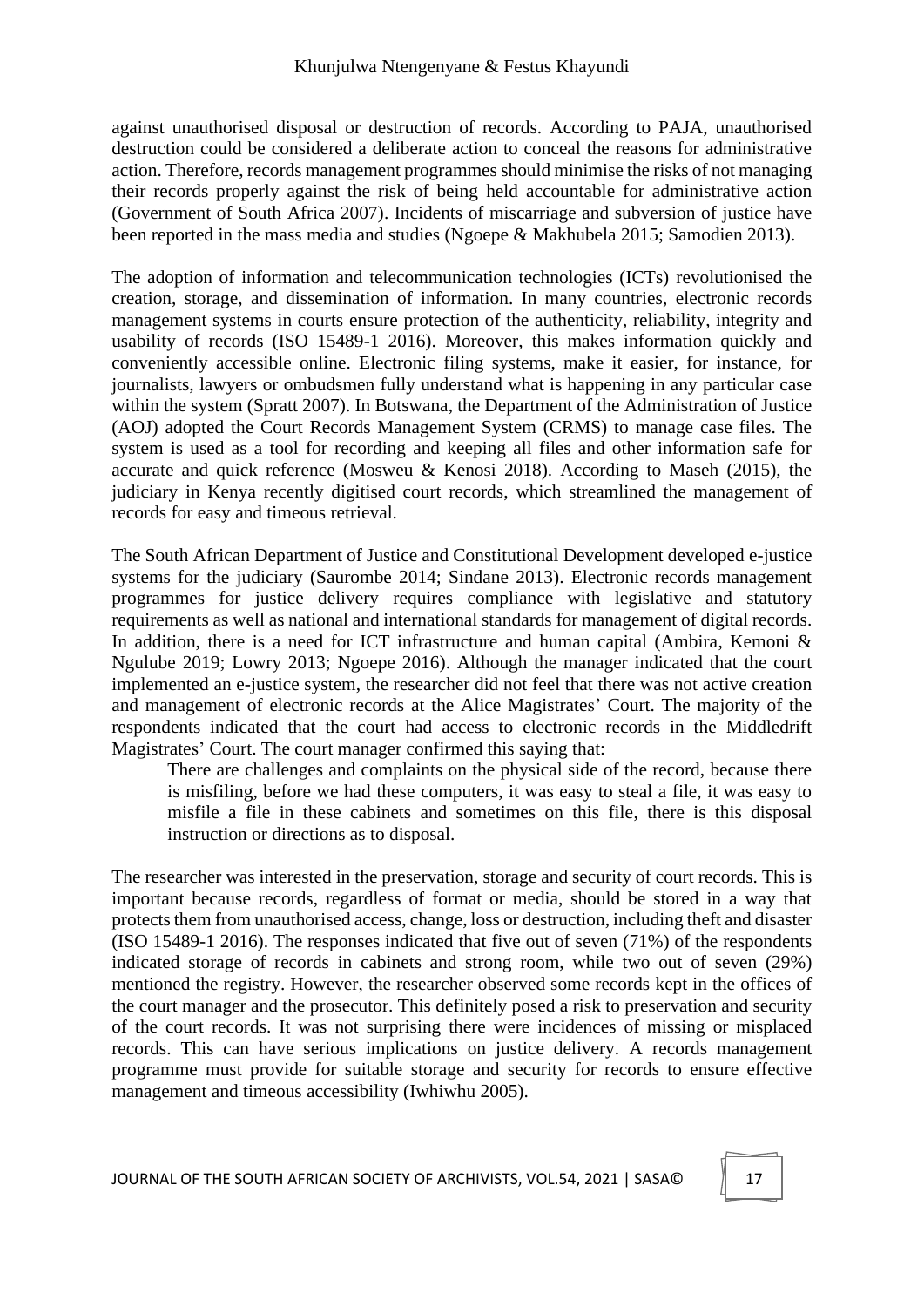Storage and security of records are important to guard against misplacement and loss of records, which is a perennial problem in many recordkeeping systems (Mafu 2014; Maseh 2015; Ngoepe & Makhubela 2015). Misplaced, missing or lost court records compromise the promotion of administration of justice. Maseh (2015) states that courts in Kenya often face challenges such as backlogs of cases, lost, misfiled or damaged files, delays in registering cases, locating records and filing documentation. According to responses from the Alice Magistrates' Court, four out of seven (57%) respondents indicated that they had experienced challenges of missing or misplaced. The researcher sought clarification from the court manager during the interview. According to the court manager:

"When the perpetrator is brought to court, the clerks are requested to bring all the relevant information as evidence against the perpetrator, including the previous records if the person is not committing the crime for the first time. So now, if the documents are missing in the case of physical part, there are complaints and it becomes the challenge in decision making, because the temporary file does not sometimes contain everything about the person, as a result, at times the perpetrator has to be set free because the evidence has been lost."

Human capital is essential for records management for justice delivery. Managing records for justice delivery needs professionally trained records managers, formal training and training materials in judicial records and information management, and having expert advice and guidance available to those with responsibility for records and information management in courts (Saman & Haider 2012). Respondents in the Alice Magistrates' Court held different academic and professional training qualifications. The majority (four out of seven (57%)) of the respondents had attained a diploma as their highest qualification, two out of seven (29%) a matric certificate, while one out of seven (14%) had a degree (Figure 1 and Table 1). This gives the impression that although the majority (five out of seven) had either a diploma or degree, they lacked the necessary professional knowledge and skills for managing records. Similarly, Muchaonyerwa and Khayundi (2014) reported that the majority of the respondents managing electronic records at the Office of the Premier of Eastern Cape Province had degrees but were not familiar with records management principles, standards, and legislative and statutory requirements for managing records.

This is contrary to the legislative and statutory requirements for records management programmes in government departments. According to the National Archives and Records Service, those responsible for records management should have a relevant national diploma or a bachelor's degree in information management and/or records management. In addition, staff managing records should undergo continuous in-house and external training to enhance knowledge and skills in areas such as knowledge management, document management, and electronic records management. This seems to point to the weak records management programmes in government departments (Ngoepe 2016). Weak court records management programmes undermine justice delivery as managing records is left to those without knowledge and skills to guarantee efficient and effective management of records for justice delivery (Motsaathebe & Mnjama 2009; Ngoepe & Makhubela 2015).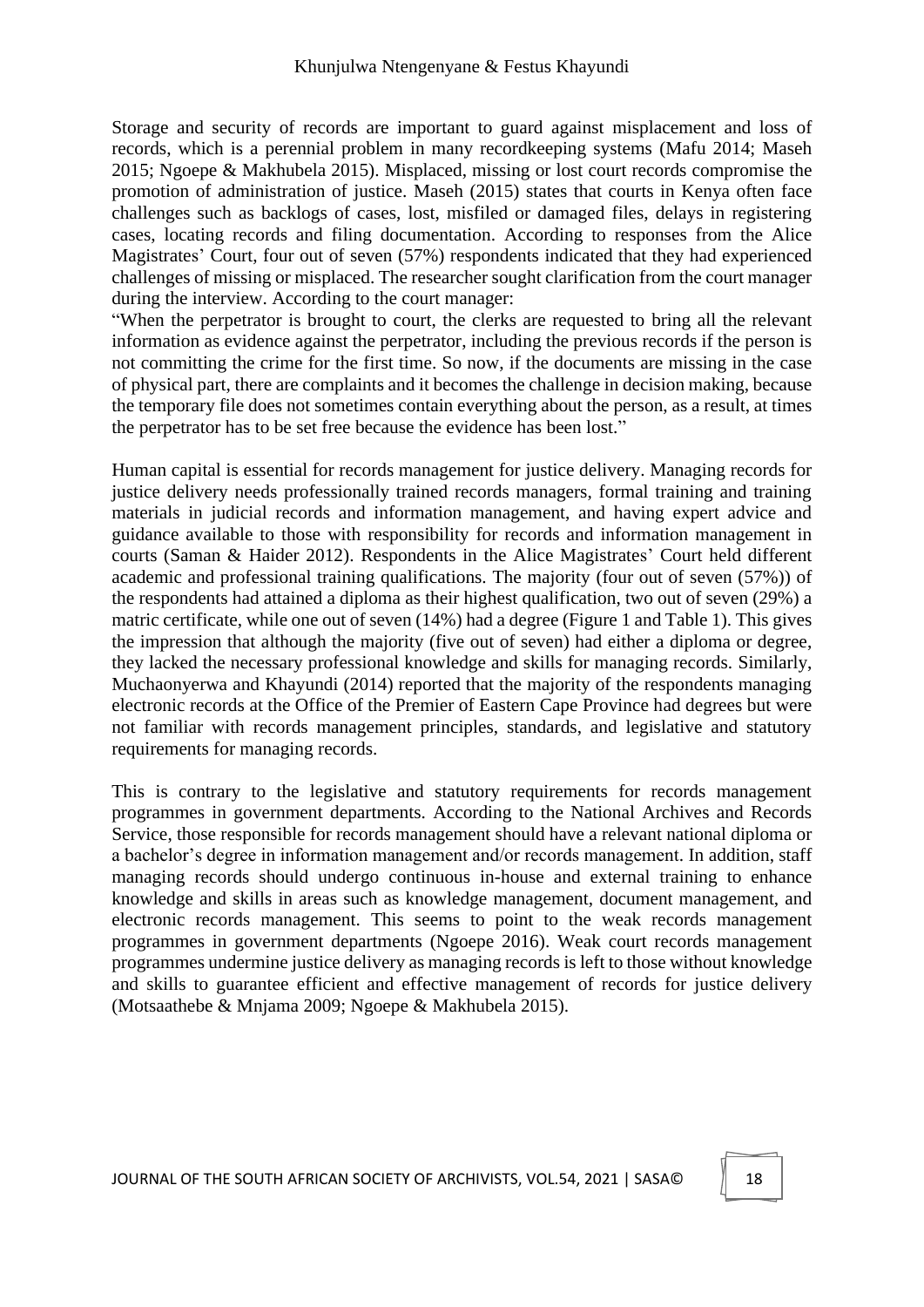

**Figure 1: Qualification of the court staff in AMC Source***:* **Field data 2017**

|  |  | <b>Table 1: Types of training</b> |
|--|--|-----------------------------------|
|--|--|-----------------------------------|

| <b>Types of training</b>                        | <b>Frequency</b> | Percentage of respondents $(\% )$ |
|-------------------------------------------------|------------------|-----------------------------------|
| Short courses                                   | O                | U                                 |
| Workshop                                        | 3                | 50                                |
| Professional training                           | 0                | U                                 |
| Other (please specify):<br>Professional courses | $\overline{2}$   | 33                                |
| Do not remember                                 |                  |                                   |
| <b>Total</b>                                    |                  |                                   |

#### **Source***:* **Field data 2017**

Furthermore, although the majority (six out of seven (86%)), of the respondents indicated to have attended training, none of them had professional training in records management (Table 1). This is contrary to the requirements that staff who manage records as well as other staff not involved in records management must attend appropriate professional training to equip them with knowledge and skills for effective and efficient management and use of records. Many education and training programmes for managing records and archives are available in the country. Moreover, a course for staff involved in managing of records and archives is offered at the National Archives in Pretoria (Government of South Africa 2007). This finding portrays a weak records management programme at the Alice Magistrates' Court.

### **7.2 Records in justice delivery by courts**

The DOJ&CD's vision is a transformed and accessible justice system that promotes and protects social justice and rule of law. The mission is, among others, to facilitate the (effective and efficient) resolution of criminal, civil, and family law disputes by providing accessible, efficient, and quality administrative support to courts, and effectively and cost-efficiently provide legal services that anticipate, meet, and exceed stakeholder needs and expectations (Government of South Africa 2021). This has implications for efficient management of court records. In court processes, judges, registrars, litigation officers and other court personnel need records in the execution of various judicial and court processes (Huni & Dewah 2019). Section 210 of the South African Criminal Procedure requires that "no evidence as to any fact, matter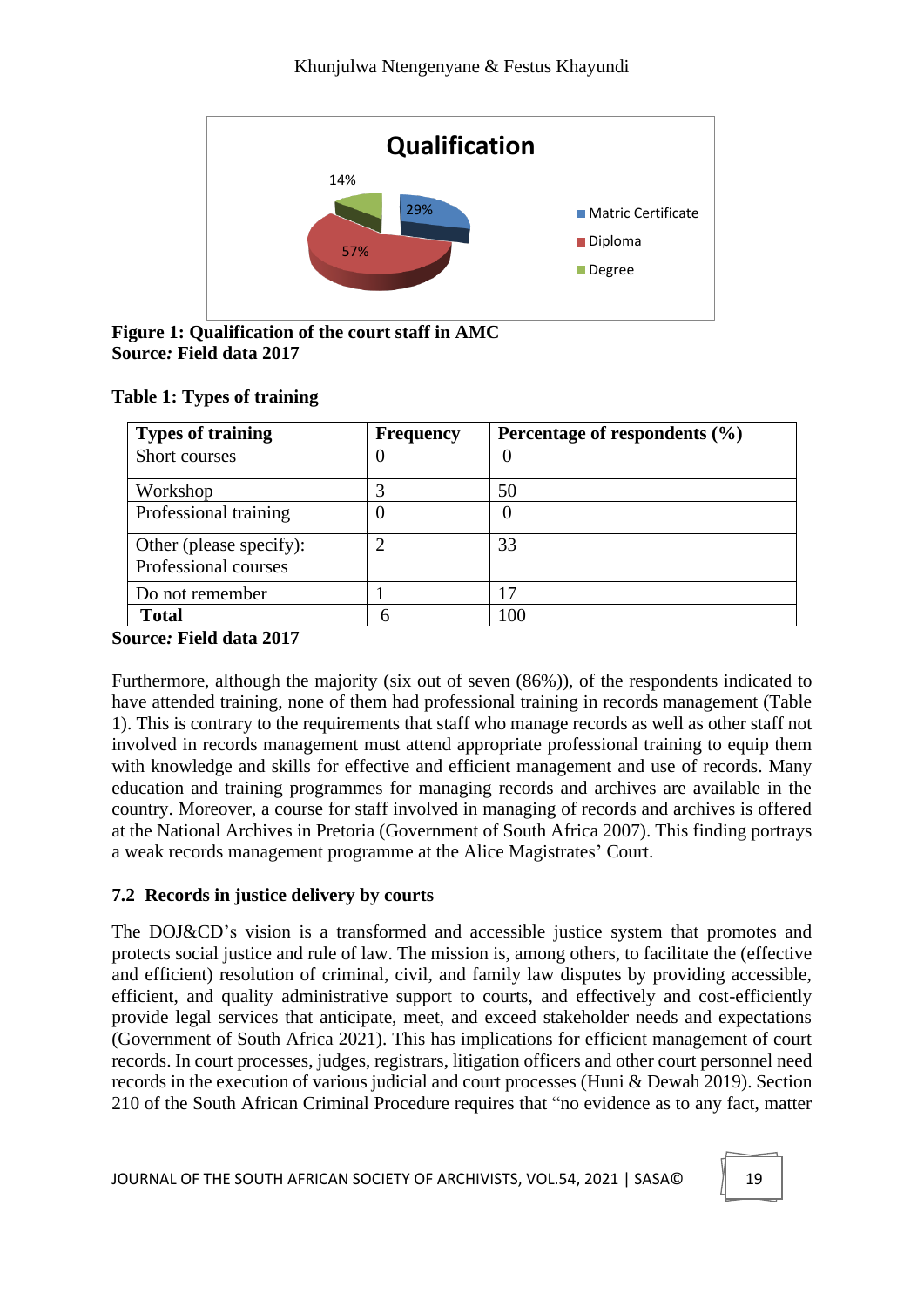or thing shall be admissible which is irrelevant or immaterial and which cannot conduce to prove or disprove any point of fact at issue in criminal proceedings." Furthermore, section 35(5) of the Constitution of the Republic of South Africa (Act No.8 of 1996) as amended in 2003, states that "evidence obtained in a manner that violates any right in the Bill of Rights must be excluded if the admission of that evidence would render the trial unfair or otherwise be detrimental to the administration of justice" (Government of South Africa 1996).

Most of the respondents underscored the importance of records in the court processes in the Alice Magistrates' Court. Five out of seven (71%) respondents indicated retrieval of documents relevant to any case prior to the time of each court hearing. Apparently, this is a global practice (Anderson, Dodd & Roos 2012; Criminal Practice Directives 2017; Meintjes-Van der Walt et al. 2011; Schmallenger 2014). This underscores the significance of court records in justice delivery. Lost, misplaced, or stolen files deny courts the necessary evidence to deliver justice in time or at all (Abioye 2014; Dewah & Mutula 2016; Huni & Dewah 2019; Mafu 2014; Maseh 2015; Namakula 2016; Ngoepe & Makhubela 2015). The mass media more often report of cases of justice delayed or denied due to a lack of evidence in the form of missing or lost dockets (Ngoepe & Makhubela 2015; Samodien 2013).

The court manager confirmed this during the interview with the researcher. As the administrative head of the court, the manager explained that before any case is due for hearing, clerks were required to retrieve all relevant records including records of complainant, defendant, witnesses, and any other records relevant to the case. In the words of the manager: "If someone is arrested in Alice for theft or ordinary theft, house breaking with intents to steal. That very same person was arrested probably in Fort Beaufort or in King William's Town, now when the case is decided, there should be proof of previous convictions so the EEM, the crime statistics in Pretoria and in Cape Town, once finger prints are taken, so it shows that this person is a habitual criminal in cases of theft, house breaking with intend to steal or whatever, so all those things they help us … this helps the judge or magistrate in making decision about the case brought before court. This is important since it enables the judge or magistrate to make informed decisions."

Furthermore, the court manager explained that records are important in determining the duration of sentence. Those with previous offences are not likely to receive the same sentence as first offenders. In other words, records help judges and magistrates make informed decisions about each court case. In his words, the manager stated that:

"There is this thing what they call a charge sheet when one has been arrested, yeah in fact, it starts with the police, the police open a docket, the investigator collects all the relevant information as evidence against the perpetrator or the person who has been arrested. He is been brought to court, so when the judge or magistrate is about to give judgement on that particular case. Previous convictions need to be headed in court, so those previous records *zalomntu zikwi* Archives (literally means for that person in archives), so they retrieve all those previous records. So for the purposes of *sentence ukuba* (literally means if) this person is not the first offender as the attorney probably may say mitigation of sentence. So they find out no this one is the habitual criminal, so the sentence *izabankulu* (literally means will be big)."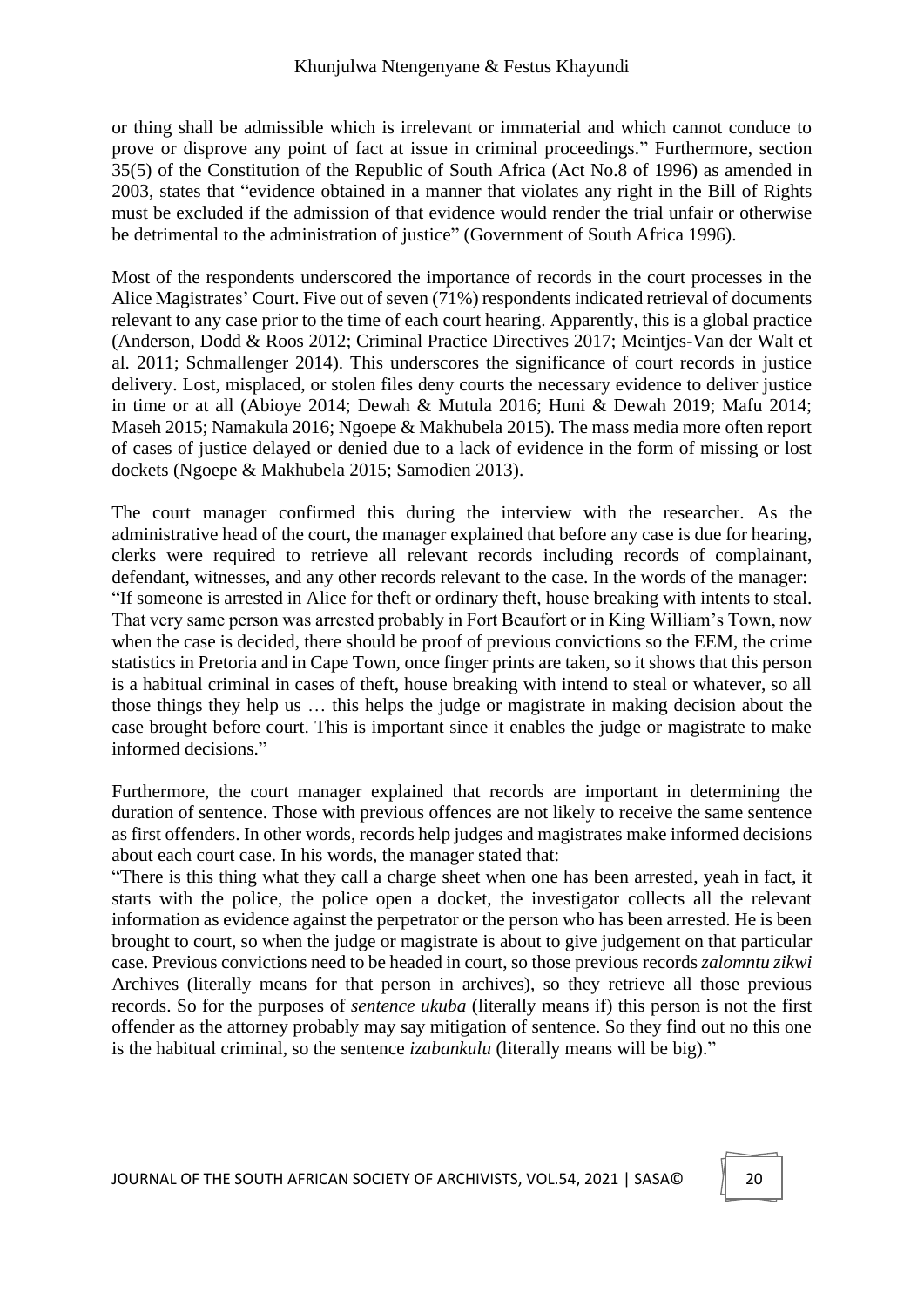#### **7.3 Challenges in courts records management**

The researcher was keen to know the challenges facing records management for justice delivery at the Alice Magistrates' Court. Four out of seven (57%) of the respondents indicated misplaced files. Misplacement was mainly due to misfiling of records, especially after use. Misplaced and lost files are the major causes of the case delays or subversion of justice delivery by courts. If records are not available, a court cannot proceed with the justice delivery processes (Ngoepe & Makhubela 2015; Motsaathebe & Mnjama 2009). When asked how they deal with the problem of missing or lost records or files, most of the respondents mentioned creation of temporary files, which was confirmed by the manager. The use of temporary records for justice poses challenges of authenticity, integrity, and admissibility. In addition, it implies a weak infrastructure, and a lack of necessary skills and knowledge for records management (Lowry 2012; Ngoepe & Makhubela 2015). This situation is becoming worse due to the rapid accumulation of records in electronic format. It is possible that covid-19 will lead to increased adoption of virtual justice delivery court systems.

The Department of Justice and Constitutional Development has a master plan for e-judicial system, but it seems the rollout of electronic records management systems is slow, especially in the lower courts (Saurombe 2014). The researcher wanted to know the challenges the court experienced in managing electronic records for justice delivery. Seven out of seven (100%) respondents indicated a lack of equipment for managing the electronic records. The respondents also indicated that if there was load shedding, there was no back-up electricity supply; therefore, it was difficult to access the records on computers at such times and this may cause delays in justice delivery by the court.

#### **8. Conclusions and recommendations**

The findings of the study revealed that although records are important for justice delivery at the Alice Magistrates' Court, the existing records management programme is not efficient and effective and does not sufficiently comply with the legislative and statutory requirements. A lack of sufficient infrastructure and the necessary human capital are major challenges to records management for justice delivery. Based on these findings, the study recommends that Alice Magistrates' Court needs to enhance its existing records management programme for justice delivery by implementing the following:

- Enhance compliance with the legislative and statutory requirements for efficient and effective records management for justice delivery.
- Implement an e-justice system for electronic records management based on national and international standards for timeous justice delivery and expansion of virtual justice delivery in view of the covid-19 pandemic.
- Facilitate professional training for all staff, including attendance of seminars, workshops, and workplace training.
- Develop adequate capacity for infrastructure and human resources for court records management.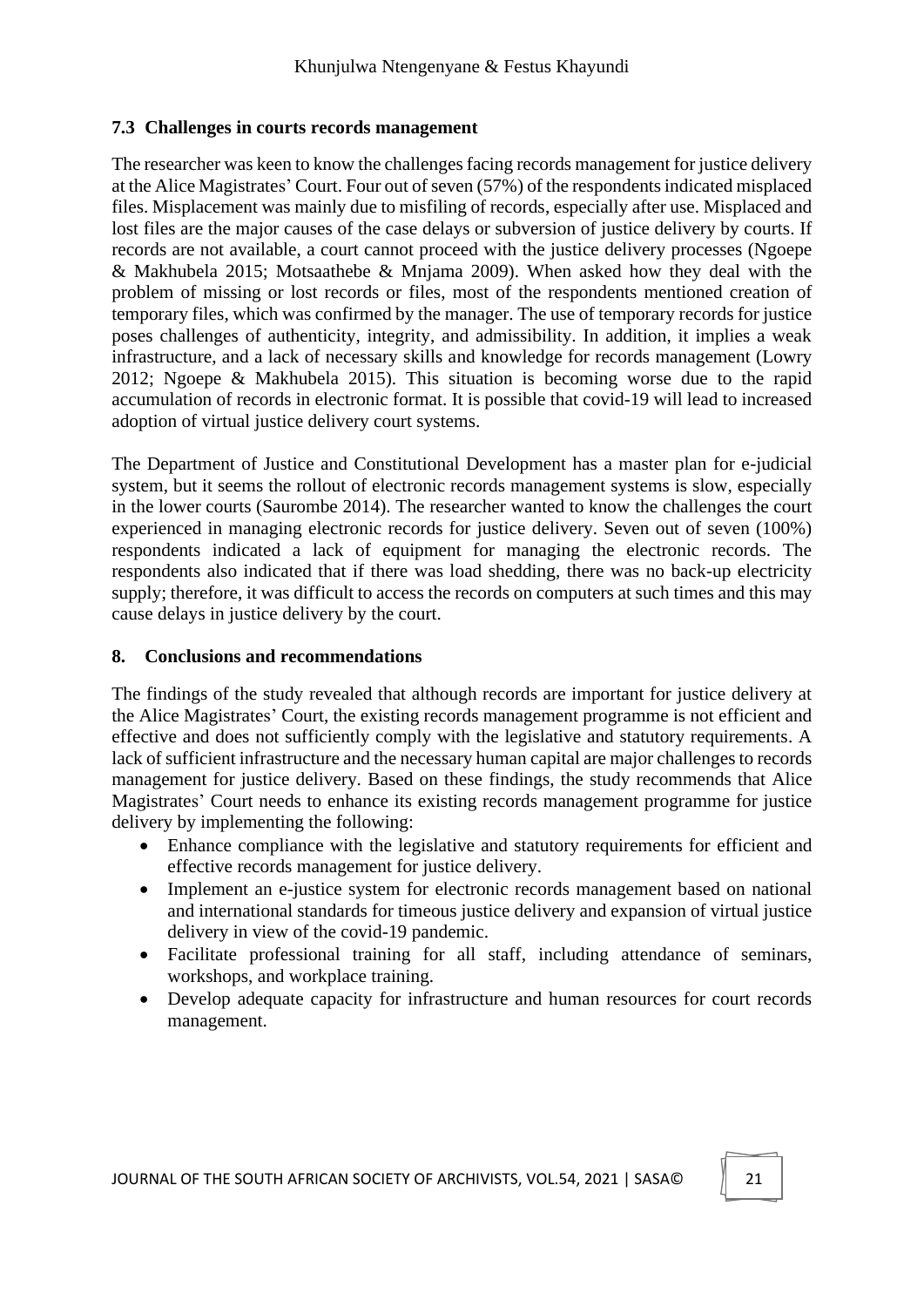#### **References**

- Abioye, A. 2014. Court records management and efficient administration of justice in Nigeria. *African Journal of Library, Archives and Information Science* 24(1): 27-39.
- Ambira, C.M., Kemoni, H.N. & Ngulube, P. 2019. A framework for electronic records management in support of e-government in Kenya. *Records Management Journal,* 29(3): 305-319.
- Anderson, A.M., Dodd, A. & Roos, M.C. 2012. *Everyone's guide to South African Law.* 3rd ed. Cape Town: Zebra Press.
- Barroca, M. 2014. *Records classification system and retention schedule: Customized 2012 LGMA System for the District of Sparwood*. Sparwood.
- Caughey, M. 2004. Keeping attorney from trashing identities: malpractice as backstop protection for clients under the United States Judicial Conference's Policy on electronic court records. *Washington Law Review* 79(1): 407-436.
- Dewah, P. & Mutula, S. 2016. The nexus between legal records and human rights in the justice delivery system: the case of Bulawayo Magistrates' Courts, Zimbabwe. *Information Development* 32(5): 1513-1527.
- Government of South Africa. 1996. *Constitution of the Republic of South Africa No. 108 of 1996, second amendment No. 3 of 2003*. Pretoria: Government Press. Available at: https://www.gov.za>a108-96.pdf (accessed 25 April 2021).
- Government of South Africa. 2007. *National Archives and Records Service of South Africa: Records management policy manual.* Pretoria: Government Press. Available at: https://www.national.archives.gov.za (accessed 14 May 2020).
- Government of South Africa. 2021. *Department of Justice: Department of Justice and Constitutional Development*. Pretoria: Government Press. Available at https://www.justice.gov.za (accessed 29 April 2021).
- Huni, P. & Dewah, P. 2019. Admissibility of digital records as evidence in Bulawayo High Court in Zimbabwe. *Journal of the South African Society of Archivists*, 52: 133-148.
- International Records Management Trust and World Bank. 2002. *Evidence-based governance in the Electronic Age: case study of legal and judicial records and information systems in South Africa*. Washington: A World Bank/International Records Management Trust Partnership Project.
- International Standard Organization (ISO) 15489-1. 2016. *Information and documentationrecords management: concepts and principles*. 2nd ed. Switzerland: ISO.
- Iwhiwhu, E.B. 2005. Management of records in Nigerian Universities: problems and prospects. *The Electronic Library* 23(3): 345-355.
- Judicial system of South African Government. 2021. Government of South Africa. Available at https://www.gov.za>judicial-system (accessed 25 April 2021).
- Kilgour, L. 2013. Tracing the lifecycle of Canadian criminal records: an examination in relation to public policy and use access and comprehension. *Records Management Journal* 23(2): 136-148.
- Leedy, P.D. & Ormrod, J.E. 2010. *Practical researcher: planning and design.* New Jersey: Merrill Prentice hall.
- Lowry, J. 2013. Correlations between ICT and records policy integration and court case management system functionality: East African case studies. *Records Management Journal* 23(1): 51-60.